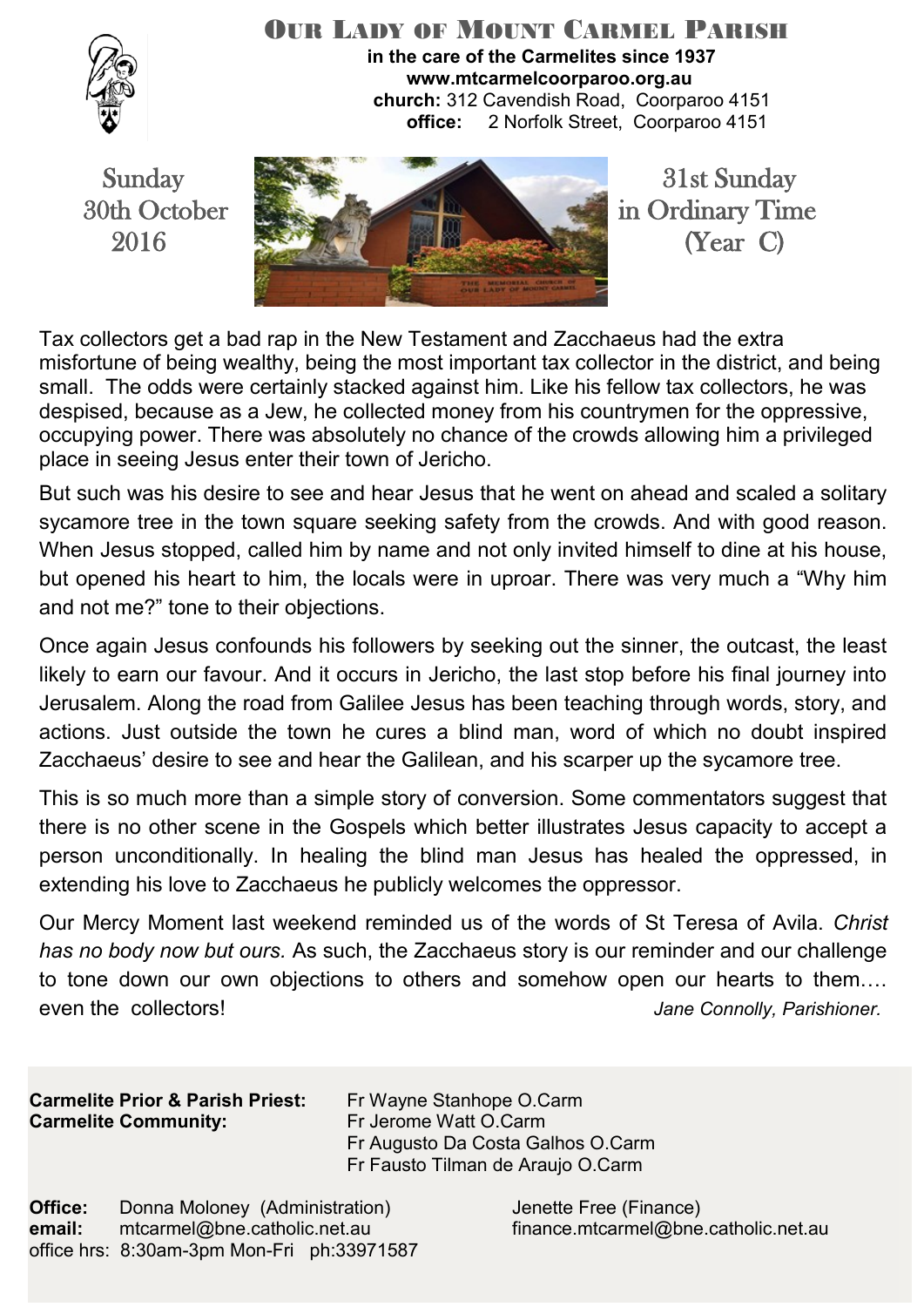# PARISH MASS TIMES

 Weekends: Saturday Vigil: 6pm Sunday: 8.30am & 5.30pm

# Weekdays: Monday to Saturday 9am

*A Mass of Anointing is held on the first Wednesday of every month at 10am followed by morning tea.*

# **Reconciliation:**

Saturdays 9.30am – 10am

Rosary: Mondays – after 9am Mass



This Tuesday 1st November is **All Saints Day**  Mass will be celebrated at **9am**

This Wednesday 2nd November is **All Souls Day** 

——————————-

Mass will be celebrated at **10am**. This Mass will also be our usual monthly Anointing Mass (there will be no 9am Mass on this day).

Eternal rest grant unto them, O Lord, and let perpetual light shine upon them. May the souls of the faithful departed, through the mercy of God, rest in peace. Amen.



**Next Sunday's Readings: 6 Nov (32nd Sunday in Ordinary Time)** 2 Macc 7:1-2,9-14; 2 Thess 2:16-3:5;

Lk 20:27-38



**Our parish will conduct the Catholic Mission Church Appeal this weekend (October 29-30)**

On World Mission Sunday, the Gospel talks about the differing attitudes of two people praying in the Temple. One is proud and self-righteous while the other keeps his eyes averted, beats his breast and asks for forgiveness from God. In this Year of Mercy, and with the Catholic Mission appeal approaching, we ask that you will give, in that same spirit of humility and authenticity, to support missionaries and their work around the world. Your generosity will show that, like St Paul writes in the second reading, you are "running the race to the finish". Thank you, in anticipation for your kindness.

> *David McGovern, Diocesan Director Archdiocese of Brisbane*



Check In: From **5pm Friday 4th November**  Start: Dinner at 6:30pm Where: QCCC Mapleton, 70 Obi Obi Rd, Mapleton Qld 4560 Finish 3pm Sunday

Spend a couple of days away from the hustle and bustle of life, turn off the phone, relax, learn, have fun and be inspired to be who God designed you to be. But be warned, this goes beyond a relaxing retreat, this is boot camp for the heart. Our mission is to wake men up, get them out of the trouble they find themselves in and identify who they are in Christ and start moving towards being that man. You won't go home the same man as you arrived.

To register go to www.mancamp.org.au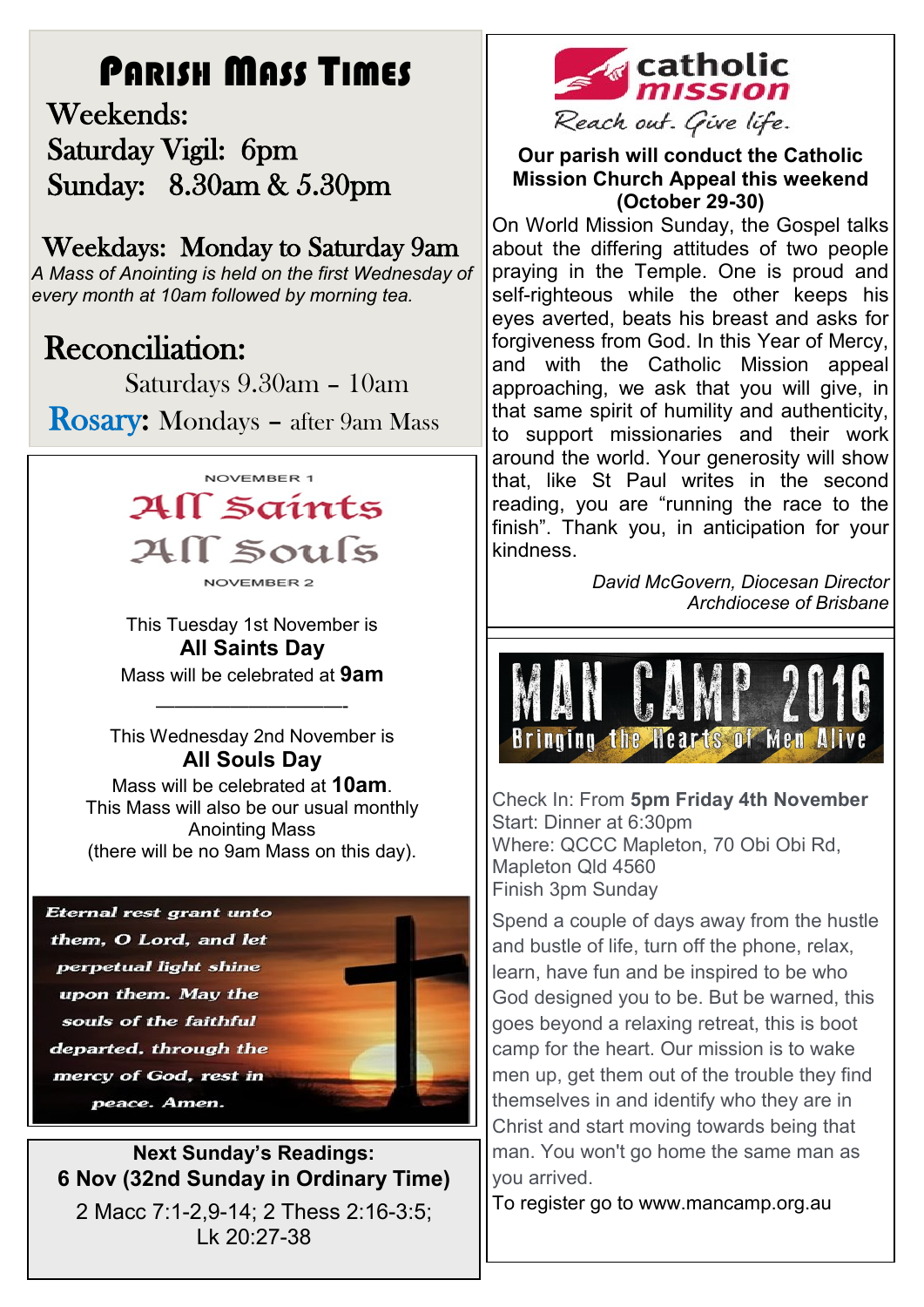**The Journey** is a weekly program and is the only Catholic radio program in Australia aired on general Christian radio. Visit **[www.jcr.org.au](http://dow.us10.list-manage.com/track/click?u=450e3870a5f08e5ab91ddaca4&id=1246c41ae7&e=4287bb6546)** or **[www.itunes.jcr.org.au](http://dow.us10.list-manage1.com/track/click?u=450e3870a5f08e5ab91ddaca4&id=a52c3dae34&e=4287bb6546)** where you can listen anytime and subscribe to weekly shows by email.

#### **Irish November Remembrance Mass - Brisbane**

 $\mathcal{L}_\mathcal{L} = \mathcal{L}_\mathcal{L} = \mathcal{L}_\mathcal{L} = \mathcal{L}_\mathcal{L} = \mathcal{L}_\mathcal{L} = \mathcal{L}_\mathcal{L} = \mathcal{L}_\mathcal{L} = \mathcal{L}_\mathcal{L} = \mathcal{L}_\mathcal{L} = \mathcal{L}_\mathcal{L} = \mathcal{L}_\mathcal{L} = \mathcal{L}_\mathcal{L} = \mathcal{L}_\mathcal{L} = \mathcal{L}_\mathcal{L} = \mathcal{L}_\mathcal{L} = \mathcal{L}_\mathcal{L} = \mathcal{L}_\mathcal{L}$ 

The Irish Australian Support Association of Qld Inc (IASAQ) invites you to our Annual November



Remembrance Mass, which will take place on Sunday 6 November at 12 noon in St. James' Church, 165 Old Cleveland Road, Coorparoo.

Come and join with other members of the Irish Community in praying for the peaceful repose of deceased relatives and friends. Tea/coffee will be served afterwards – an opportunity to renew old acquaintances and meet new friends

IASAQ is part of the Government of Ireland Emigrant Support Programme. Our primary mission is to assist any Irish or Irish Australian persons in time of need or distress.

For further information please contact Association Co-ordinator on 0432 087 328.

# **All invited!!!**

- Saturday 19th
- November
- 9am-4pm
- San Sisto College
- Mayfield Rd,Carina

# **Fr James Mallon**,

the author of *Divine Renovation (Bringing your parish from maintenance to mission)* will inspire you with his stories of how St Benedict's (Canada) has transformed their parish community to become a more vibrant, welcoming and outwardly focused faith community. Fr James is booked up four years in advance, so this is a rare opportunity. For more information call Paul Asnicar (0409 341 475) or Kathy Asnicar (0408 078 800) email: paul.asnicar@gmail.com Bookings close 4th November



 **Mt Carmel**

**Seniors Social Club** 

Bus Excursion Thursday 17th November to **Terranora** 

Bus departs 8.30am Cost \$45.

Morning tea stop en route, visit Captain Cook Memorial Point Danger, tour Terranora township, and lunch at Tweed Heads Golf Club before scenic drive home. For bookings, please call Bernie 3394 1465 / 0409 954 667 or Rita 3397 6802

# **Parish Diary**

**Sun 30 Oct.** Baptism Prep. 10am **Tue 1 Nov.** All Saints Day **Wed 2 Nov.** All Souls Day **Wed 2 Nov.** Mass of Anointing 10am **Wed 2 Nov**. RCIA 7:30pm **Thur 3 Nov.** Readers Prep 7:30pm **Mon 7 Nov.** St Vincent de Paul 7:30pm **Mon 7 Nov.** Friends of Zumalai 7:30 pm **Wed 16 Nov.** RCIA 7:30pm **Thur 17 Nov.** Seniors Bus Excursion